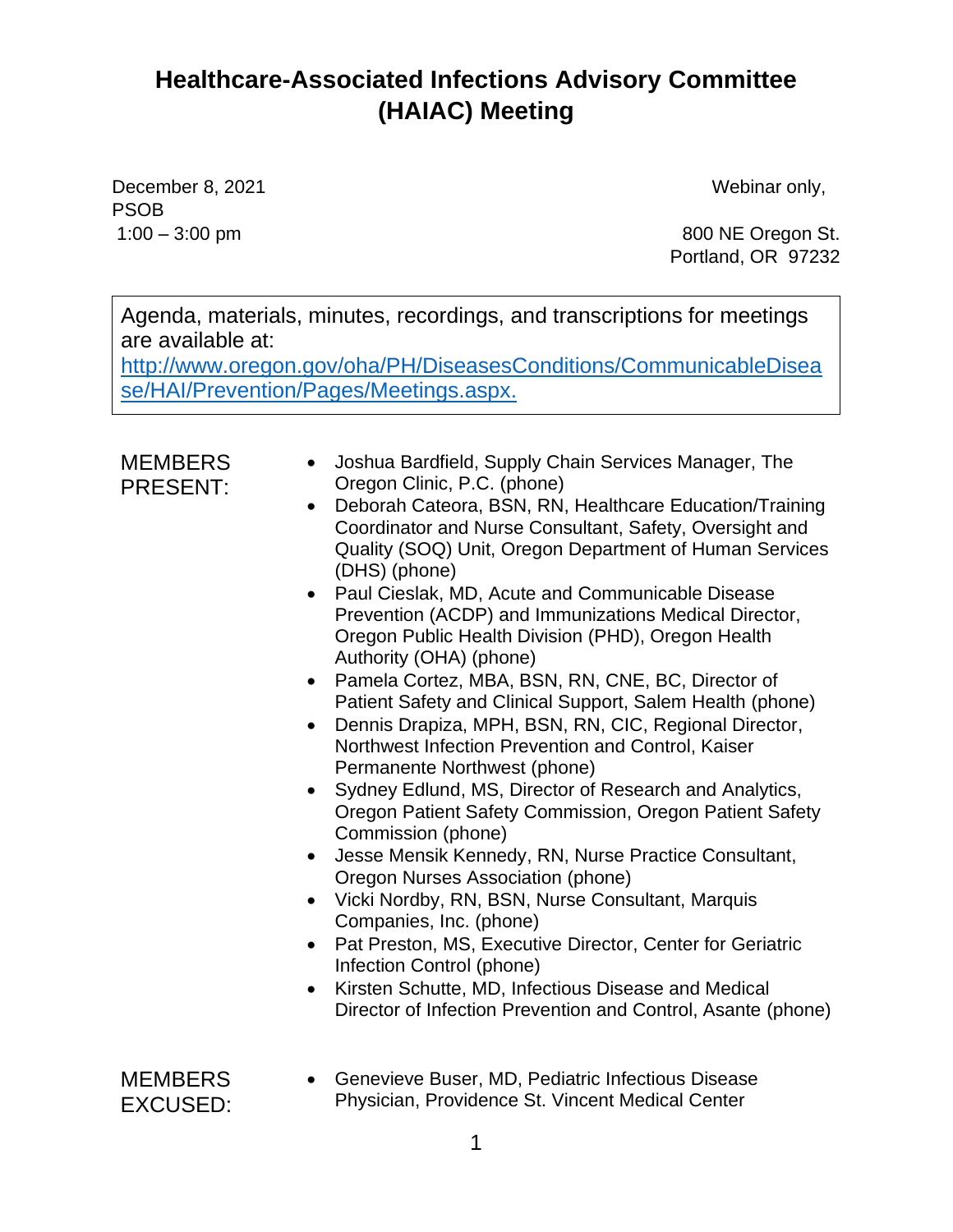- Wendy L. Edwards, RN, BSN, Patient Safety Surveyor, Health Facility Licensing and Certification, Oregon PHD, **OHA**
- Jon Furuno, PhD, Associate Professor, Department of Pharmacy Practice, Oregon State University/College of Pharmacy, Oregon Health and Science University (OHSU)

OTHER PARTICIPANTS PRESENT:

- Lisa Barton, Associate Improvement Advisor, Comagine Health (phone)
- Trista Berry, Infection Prevention/Quality and Risk Manager, St. Alphonsus Medical Center - Baker City (phone)
- Karen Brooks, RBN, BSN, CIC, Infection Control Practitioner, Legacy Silverton Medical Center (phone)
- Daniel Del Real, Northwest Carpenters (phone)
- Linda Gibson, PhD, RN-NEA-BC. Interim Chief Operating Officer, Chief Nursing Officer, Coquille Valley Hospital (phone)
- Mesa Greenfield, Infection Prevention/Employee Health Nurse, Lake District Hospital (phone)
- Ryan Grimm, Director of Surgical Services, Ambulatory Surgery Centers, The Portland Clinic (phone)
- Jessica Hubbard, MPH, BSN, RN, Infection Prevention Program Manager, Samaritan North Lincoln Hospital (phone)
- MacKenzie Kesler, B.S, A-IPC, OIC, SSGI, Clinical Safety Specialist, Central City Concern (phone)
- Yoojin Kim, Ph.D., CIC, Interim Director, Infection Prevention and Control, OHSU (phone)
- Catherine Kroll, MPH, CPH, CIC, Director for Infection Prevention, Quality, PeaceHealth (phone)
- Gretchen Koch, MSN, RN, Policy Analyst, Nursing Practice and Evaluation, Oregon State Board of Nursing (phone)
- Jessina McGregor, PhD PFSHEA, Professor, Oregon State University (phone)
- Kristin Messinger, Infection Preventionist, Willamette Valley Medical Center (phone)
- Shanna Middaugh, MLS, BHA, CIC, Infection Preventionist, Salem Health (phone)
- Mary Post, RN, MS, CNS, CIC, Infection Prevention/Employee Health Coordinator, Shriners Hospitals for Children - Portland (phone)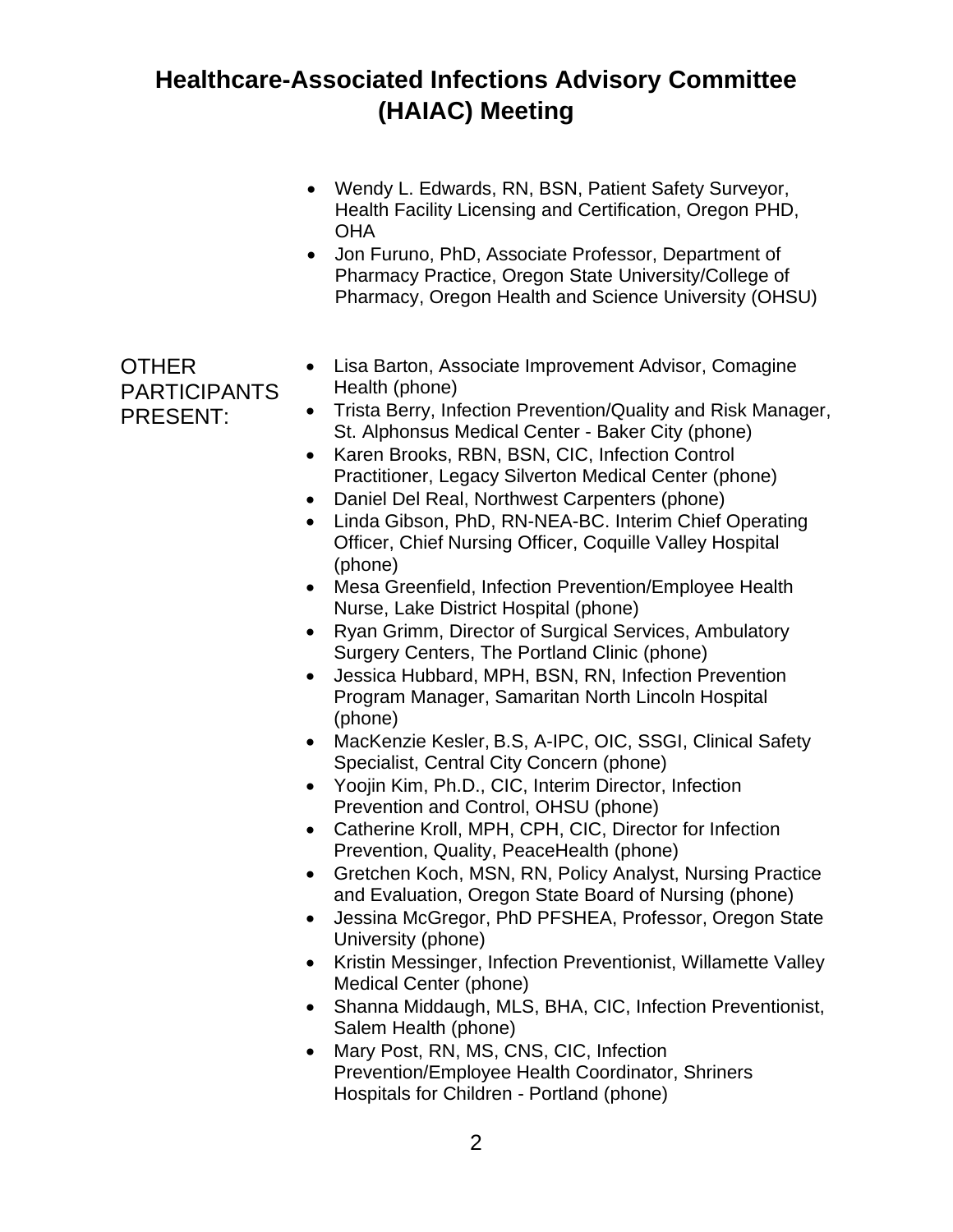- David Riepe, Account executive, Merck (phone)
- Michele Shields, LPN, Staff Development Specialist, Holgate Community (phone)
- Amber Stevens, Legal Nurse Consultant, Johnson Johnson Lucas and Middleton (phone)
- Kelsey Wick, Infection Preventionist, Samaritan Lebanon Community Hospital (phone)
- Carolyn Wiens, BSN, RN, Manager Infection Prevention, Salem Health Hospitals and Clinics (phone)

OHA STAFF PRESENT:

- Lauren Adrian, ACDP Research Analyst (phone)
- Jeanne Bristol, Community-Based Care Surveyor Manager, DHS/SOQ (phone)
- Pam Bruhn, ACDP Infection Preventionist (phone)
- Anne Eades, ACDP Infection Control contractor (phone)
- Judith Guzman-Cottrill, DO, Contractor, OHA (phone)
- Andie Hendrick, ACDP Influenza Epidemiologist (phone)
- Heather Hertzel, MPH, ACDP Multi-Drug Resistant Organism (MDRO) Epidemiologist (phone)
- Nora Jameson, ACDP Emerging Infections Program Epidemiologist (phone)
- Elizabeth Johnson, RN, BSN, ACDP Infection Preventionist (phone)
- Laura LaLonde, MPH, CPH, CHES, ACDP HAI Office Specialist (phone)
- Meghan Linder, ACDP Council of State and Territorial Epidemiologists Fellow (phone)
- Adel Mansour, ACDP Epidemiologist (phone)
- Rebecca Pierce, ACDP HAI Program Manager (phone)
- Monika Samper, RN, ACDP HAI Reporting Coordinator (phone)
- Roza Tammer, MPH, CIC, ACDP Infection Control Epidemiologist (phone)
- ISSUES HEARD: Call to order and roll call
	- Logistics update
	- Approve September 2021 minutes
	- OHA updates
	- Influenza vaccination and surveillance updates
	- National Healthcare Safety Network (NHSN) data review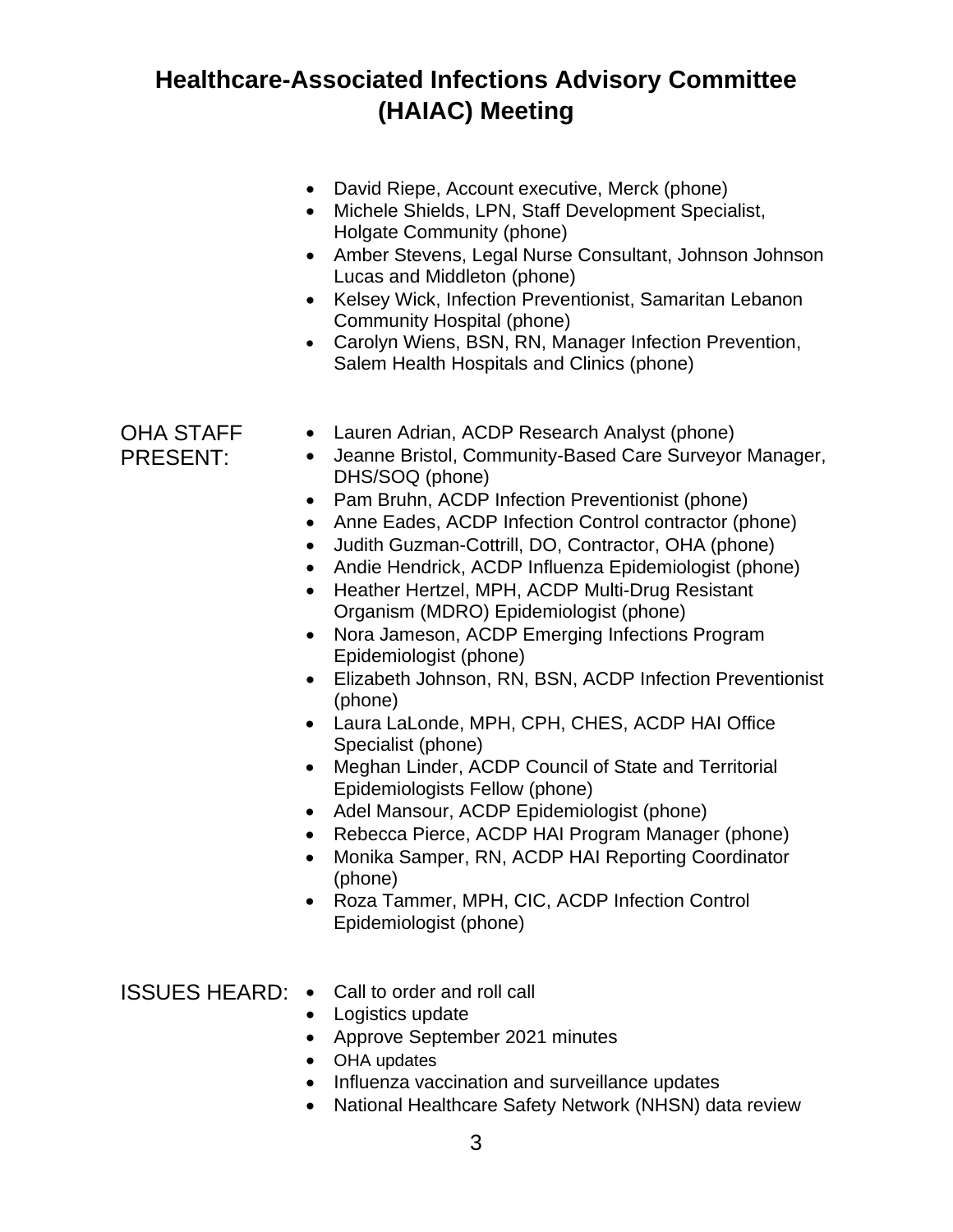- Project Firstline updates
- Discussion: Topics for future meetings and reports
- Public comment
- Final roll call and adjourn

| Item                                                    | <b>Discussion</b>                                                                                                                                                                                                                                                                                                                                                                                                                                                                                                                                                                                                                                                                                                                                                                                                                                                                                                                       | <b>Action Items</b>                                                                                                           |
|---------------------------------------------------------|-----------------------------------------------------------------------------------------------------------------------------------------------------------------------------------------------------------------------------------------------------------------------------------------------------------------------------------------------------------------------------------------------------------------------------------------------------------------------------------------------------------------------------------------------------------------------------------------------------------------------------------------------------------------------------------------------------------------------------------------------------------------------------------------------------------------------------------------------------------------------------------------------------------------------------------------|-------------------------------------------------------------------------------------------------------------------------------|
| Call to order and roll<br>call<br>Dennis Drapiza, Chair | Forty-six attendees, 10 members                                                                                                                                                                                                                                                                                                                                                                                                                                                                                                                                                                                                                                                                                                                                                                                                                                                                                                         | No action items                                                                                                               |
| Logistics update<br>Roza Tammer, OHA                    | $\triangleright$ HAIAC membership updates<br>Dennis Drapiza is formally nominated as<br>chairperson.<br>Four vacancies:<br>Consumer or patient advocate (this includes<br>$\bullet$<br>patients and family members).<br>Health insurer representative.<br>$\bullet$<br>Physician who practices in an ambulatory surgical<br>$\bullet$<br>center (ASC) with interest and involvement in<br>infection control.<br>Hospital administrator with expertise in infection<br>control, facility with <100 beds.<br>$\blacktriangleright$<br>First meeting using the Zoom platform; reminder<br>to unmute yourself to speak. Guidance for using<br>webinar platform is included in meeting minutes.<br>The guidance is a living document and suggested<br>edits are welcome.<br>$\triangleright$ Webinar registration is updated to include<br>organization and position and role (member,<br>public, media, industry representative, lobbyist). | Please share<br>"Bring your voice<br>to the table" one-<br>pager<br>with your<br>networks and<br>email Roza if<br>interested. |
| <b>Approve September</b><br>2021 minutes                | September 2021 minutes were approved.                                                                                                                                                                                                                                                                                                                                                                                                                                                                                                                                                                                                                                                                                                                                                                                                                                                                                                   | Approved<br>September 2021<br>minutes.                                                                                        |
| <b>OHA updates</b><br>Becca Pierce, OHA                 | Omicron<br>$\bullet$<br>South Africa alerted World Health Organization<br>$\bullet$<br>(WHO) about a sharp increase in cases with an<br>emerging variant dubbed B11529,.                                                                                                                                                                                                                                                                                                                                                                                                                                                                                                                                                                                                                                                                                                                                                                |                                                                                                                               |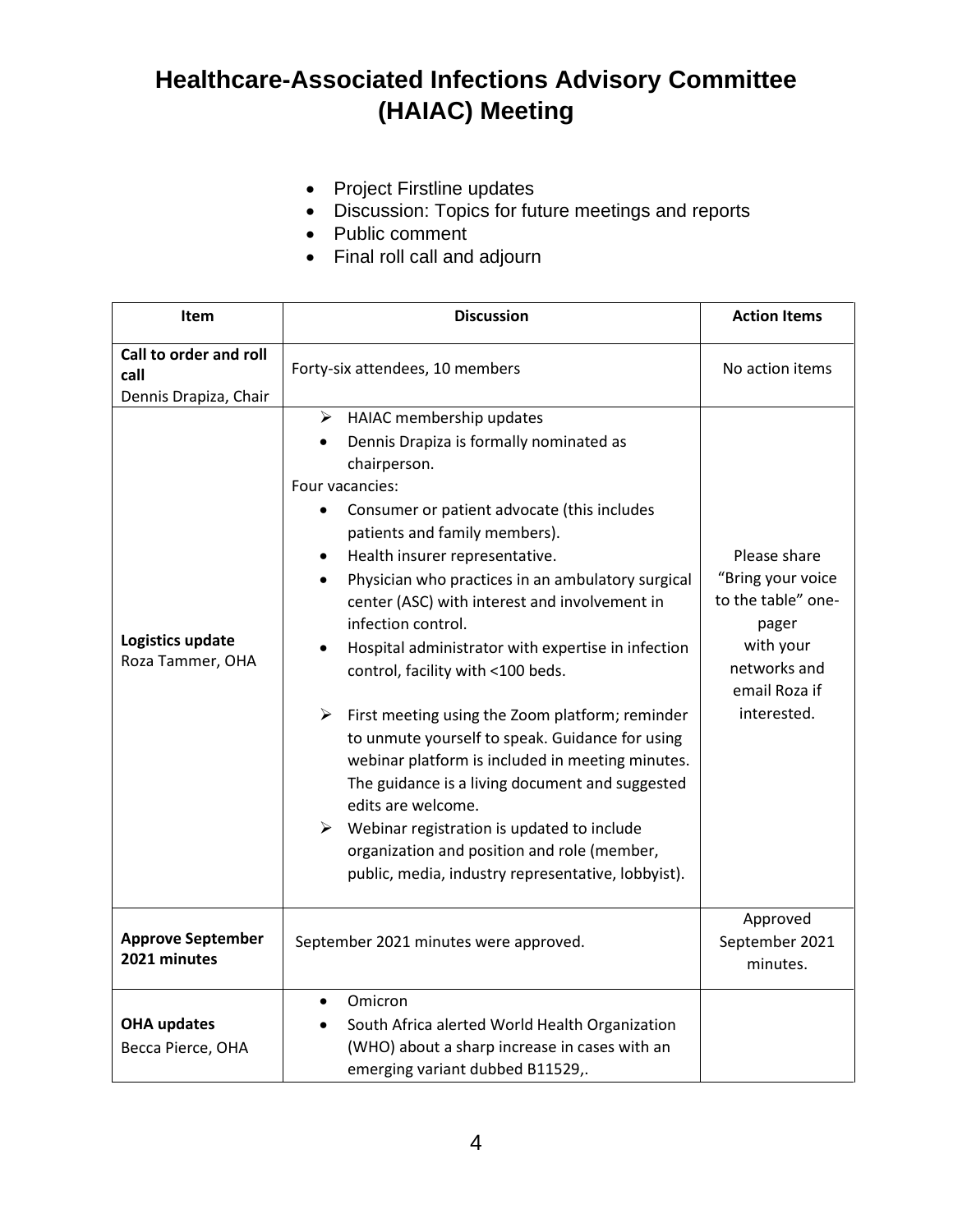|                                                                                                           | It now accounts for over 75% of all circulating<br>$\bullet$<br>variants.<br>WHO technical advisory group designated<br>$\bullet$<br>B11529 a variant of concern and assigned it the<br>Greek letter Omicron.<br>The first case in the U.S. was detected in<br>California in a fully vaccinated returning traveler.<br>Omicron has been since identified in 19 states<br>throughout the U.S.<br>There is more to learn regarding transmissibility<br>and vaccine effectiveness, but transmissibility<br>Omicron has quickly outcompeted Delta in South<br>Africa.<br>It appears more transmissible than the Delta<br>variant. Pfizer put out neutralization data that<br>indicates some protection with boosters.<br>Our message remains the same:<br>Those who are not vaccinated should get<br>vaccinated.<br>Those due for a booster should get it as soon as |  |
|-----------------------------------------------------------------------------------------------------------|------------------------------------------------------------------------------------------------------------------------------------------------------------------------------------------------------------------------------------------------------------------------------------------------------------------------------------------------------------------------------------------------------------------------------------------------------------------------------------------------------------------------------------------------------------------------------------------------------------------------------------------------------------------------------------------------------------------------------------------------------------------------------------------------------------------------------------------------------------------|--|
|                                                                                                           | possible.<br>Masking, social distancing, hand washing remains<br>incredibly important with an emerging variant.<br>OHA is monitoring this closely and no cases with<br>Omicron have been detected in Oregon at this<br>time.<br>For our partners, the variant has an S gene<br>deletion that causes S gene target failure in<br>certain molecular tests, so our laboratory<br>partners have asked us to remind that<br>laboratories using the TaqPath assay are<br>requested so send any specimens with an S gene<br>target failure pattern to our public health lab for<br>testing.                                                                                                                                                                                                                                                                             |  |
| <b>Influenza vaccination</b><br>and surveillance<br>updates<br>Andie Hendrick, OHA<br>Rebecca Pierce, OHA | See meeting materials pages $7 - 9$ .<br>Data at a Glance, November 21, 2021 -<br>November 27, 2021For the 2021/22 season 1.3%<br>is pretty standard.                                                                                                                                                                                                                                                                                                                                                                                                                                                                                                                                                                                                                                                                                                            |  |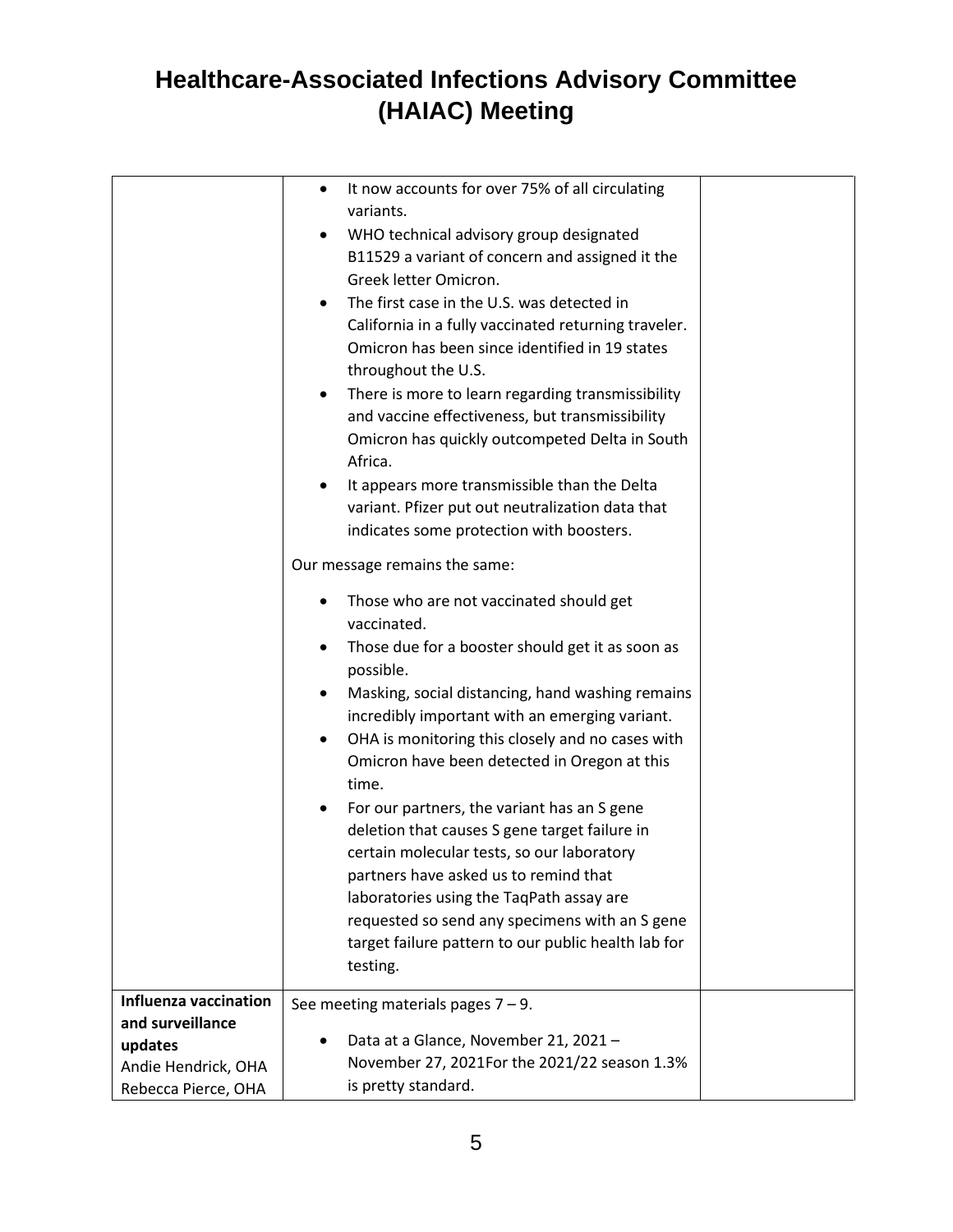| Percentages are reported on a weekly basis and<br>$\bullet$      |  |
|------------------------------------------------------------------|--|
| over the season we've seen ranges from 1.2 to                    |  |
| 1.5%.0.3% of influenza tests being positive has                  |  |
| also been standard for this 2021/22 season,                      |  |
| fluctuating from 0.1 to 0.5%.                                    |  |
| Last week we saw our first flu cases in the tri<br>$\bullet$     |  |
| county area.                                                     |  |
| Respiratory Syncytial Virus (RSV) in Oregon has                  |  |
| been on the rise, so last week we reported 12.1%                 |  |
| positivity which is the highest we've seen this<br>season.       |  |
| The influenza test results by region show<br>$\bullet$           |  |
| majority of cases coming out of southern                         |  |
| Oregon. Please see the flu bites report: current                 |  |
| report.                                                          |  |
| Please see the RSV Surveillance: current report.<br>$\bullet$    |  |
| The lowest percentage of flu positive tests is<br>$\bullet$      |  |
| 0.1% during Week 44 and the greatest seen is                     |  |
| 0.5% during Week 46.                                             |  |
| Our lowest rates For Influenza-like Illness (ILI)<br>$\bullet$   |  |
| outpatient clinics and Emergency Department                      |  |
| (ED) by Oregon region have been seen in the                      |  |
| Willamette Valley.                                               |  |
| Our highest have been seen in the central and<br>$\bullet$       |  |
| Gorge area.                                                      |  |
| ILI activity status has been low for the entirety of<br>٠        |  |
| the 2021/22 season.                                              |  |
| Looking Ahead                                                    |  |
|                                                                  |  |
| Increasing Seasonal Influenza A (H3N2) Activity Especially       |  |
| Among Adults and in College and University Settings.             |  |
| Recommendations for Clinicians and Public<br>$\bullet$           |  |
| <b>Health Practitioners</b>                                      |  |
| Recommend and offer the influenza vaccine.                       |  |
| Treat influenza patients with influenza antivirals.<br>$\bullet$ |  |
| Influenza Testing.                                               |  |
| Non-pharmaceutical options.                                      |  |
| Recommendations for the public<br>٠                              |  |
| Get the flu vaccine as soon as possible.                         |  |
| Take everyday actions that reduce the spread of                  |  |
| germs.                                                           |  |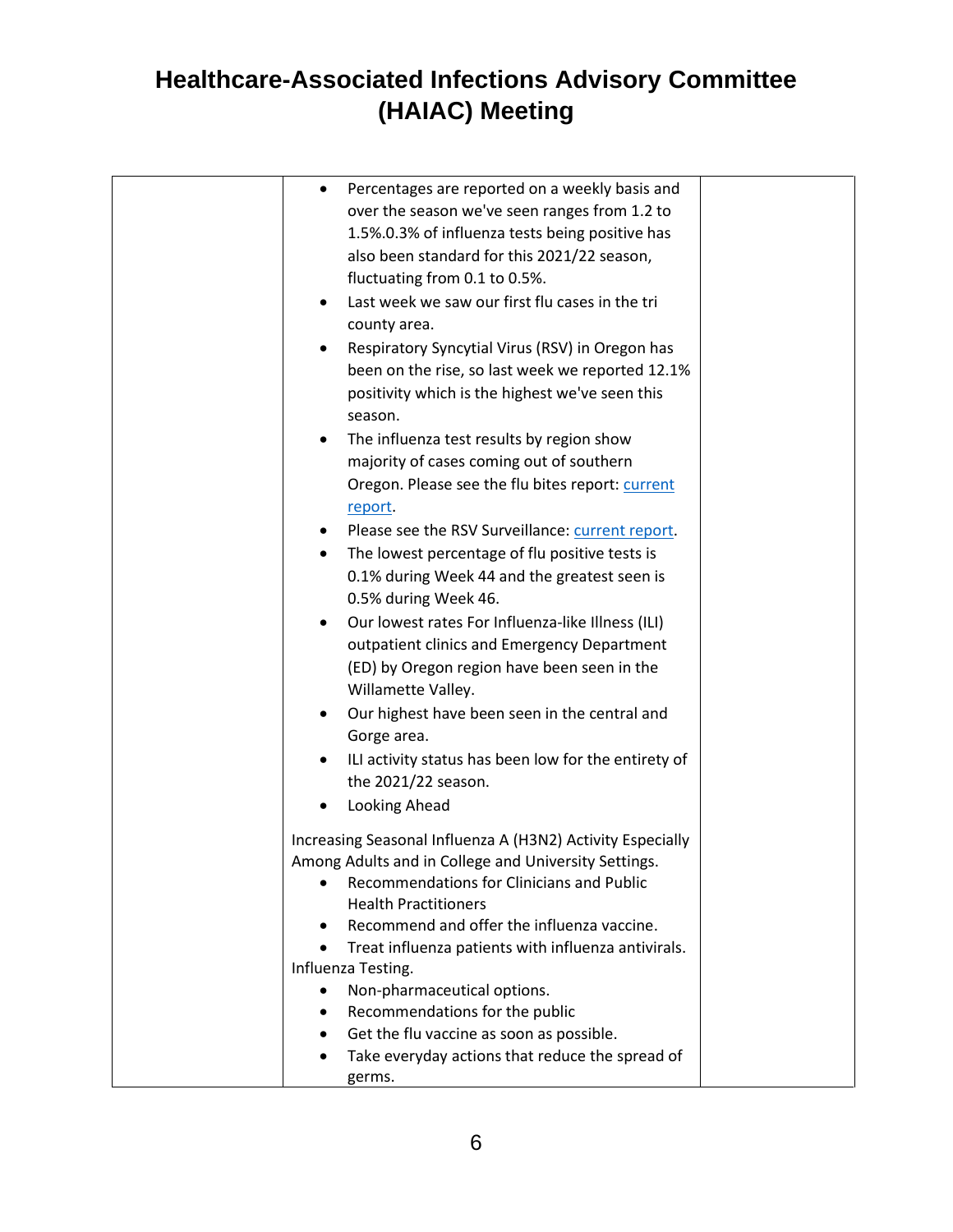| Take antiviral drugs if prescribed by your<br>healthcare practitioner.                                                                                                                                                                                                                                                                                                                                                                                                                                                                                                                                                                                                                                                                                                                                        |  |
|---------------------------------------------------------------------------------------------------------------------------------------------------------------------------------------------------------------------------------------------------------------------------------------------------------------------------------------------------------------------------------------------------------------------------------------------------------------------------------------------------------------------------------------------------------------------------------------------------------------------------------------------------------------------------------------------------------------------------------------------------------------------------------------------------------------|--|
| Discussion<br>Nora Jameson: What is going on in New Mexico?<br>Andie H: We can follow up with material but not sure<br>what's going on with New Mexico.                                                                                                                                                                                                                                                                                                                                                                                                                                                                                                                                                                                                                                                       |  |
| Healthcare worker influenza dashboard<br>Mock up dashboard to be released in the next<br>coming months.<br>This report summarizes Health-care worker<br>(HCW) influenza vaccination by types of HCW<br>with state level and facility-level data.<br>We want to show previous years' data to see<br>trends and progress for different facilities and<br>have a more interactive resource.<br>We are observing decreases in flu vaccination<br>among HCW over the last 2 years and I think that<br>a lot of that is the focus on COVID and COVID<br>vaccinations.<br>This is well-timed as it is still possible to get your<br>flu vaccine and booster at the same time. We<br>want to encourage people to get vaccinated,<br>especially HCW, as flu does reemerge. This<br>dashboard currently has dummy data. |  |
| Facilities will soon receive an email asking to<br>verify the information for their facility. You can<br>look by facility type, any of those that report to<br>us, county, healthcare worker classification, so<br>whether they're contract employees, licensed<br>independent practitioners or students, trainees<br>or volunteers, search or look by a specific facility,<br>and trends over the last 5 years or so.                                                                                                                                                                                                                                                                                                                                                                                        |  |
| <b>Discussion</b><br>Nora Jameson: Do you guys also incorporate a<br>graph of Oregon with the counties broken up<br>with rates highlighted?<br>Becca Pierce: Yes, the dashboard is filterable by<br>location and an Oregon map you can interact<br>with.                                                                                                                                                                                                                                                                                                                                                                                                                                                                                                                                                      |  |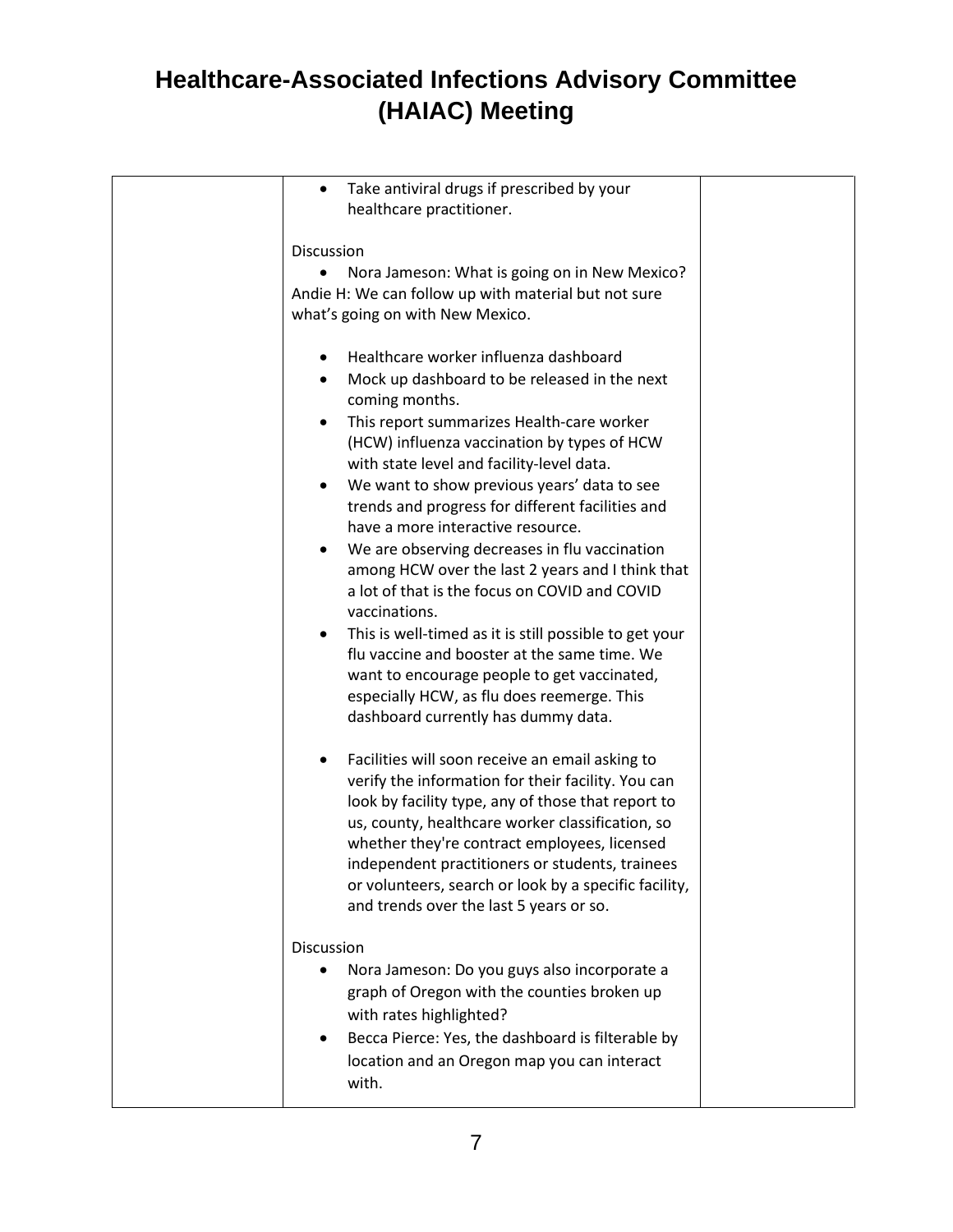| <b>NHSN data review</b><br>Roza Tammer, OHA | See meeting materials pages $10 - 17$ .<br>٠<br>2020 HAI Data<br>Impact of COVID-19 on HAIs in 2020: A summary<br>of data reported to NHSN; Infect Control. Hosp<br>Epidemiol 2021<br>Pre-pandemic, we were seeing decreases in HAI<br>٠<br>incidents in U.S. hospitals.<br>The COVID pandemic placed a burden on<br>hospitals, infection preventionists and<br>surveillance professionals which impacted HAI<br>incidents.<br>Oregon saw a 12% increase in the Central Line-<br>associated Bloodstream Infection (CLABSI)<br>standardized infection ratio (SIR) Quarter 3<br>compared to Quarter 4, but the SIR did remain<br>below 1.0, meaning there were still fewer<br>CLABSIs observed than were predicted.<br>Oregon acute care hospitals saw a 31% increase<br>٠<br>in the Catheter-associated Urinary Tract<br>Infections (CAUTI) SIR in Quarter 3 of 2020.<br>Oregon acute care hospitals actually saw a 33%<br>٠<br>decrease in Methicillin-resistant staphylococcus<br>aureus (MRSA) bacteremia SIRs when comparing<br>Quarter 3 of 2019 to Quarter 3 of 2020.<br>For colon surgery and abdominal hysterectomy<br>$\bullet$<br>surgical site infections, and for Clostridium or<br>Clostridioides, difficile lab I.D. infection events,<br>decreases were seen in the U.S. overall.<br>Some of the decreases observed in the U.S. and<br>Oregon could potentially be related to the<br>decreases in surgical procedures being carried<br>out and possible decreased antibiotic use.<br>Objectives<br>Discuss HAIs in the context of COVID-19<br>$\bullet$<br>Review national 2020 HAI data<br>Preview Oregon's HAI data and visualizations<br>COVID-19 Impact on HAIs in 2020<br>Prior to the pandemic, US acute care hospitals |  |
|---------------------------------------------|---------------------------------------------------------------------------------------------------------------------------------------------------------------------------------------------------------------------------------------------------------------------------------------------------------------------------------------------------------------------------------------------------------------------------------------------------------------------------------------------------------------------------------------------------------------------------------------------------------------------------------------------------------------------------------------------------------------------------------------------------------------------------------------------------------------------------------------------------------------------------------------------------------------------------------------------------------------------------------------------------------------------------------------------------------------------------------------------------------------------------------------------------------------------------------------------------------------------------------------------------------------------------------------------------------------------------------------------------------------------------------------------------------------------------------------------------------------------------------------------------------------------------------------------------------------------------------------------------------------------------------------------------------------------------------------------------------------------------------------------|--|
|                                             | observed widespread decrease in HAI incidence.                                                                                                                                                                                                                                                                                                                                                                                                                                                                                                                                                                                                                                                                                                                                                                                                                                                                                                                                                                                                                                                                                                                                                                                                                                                                                                                                                                                                                                                                                                                                                                                                                                                                                              |  |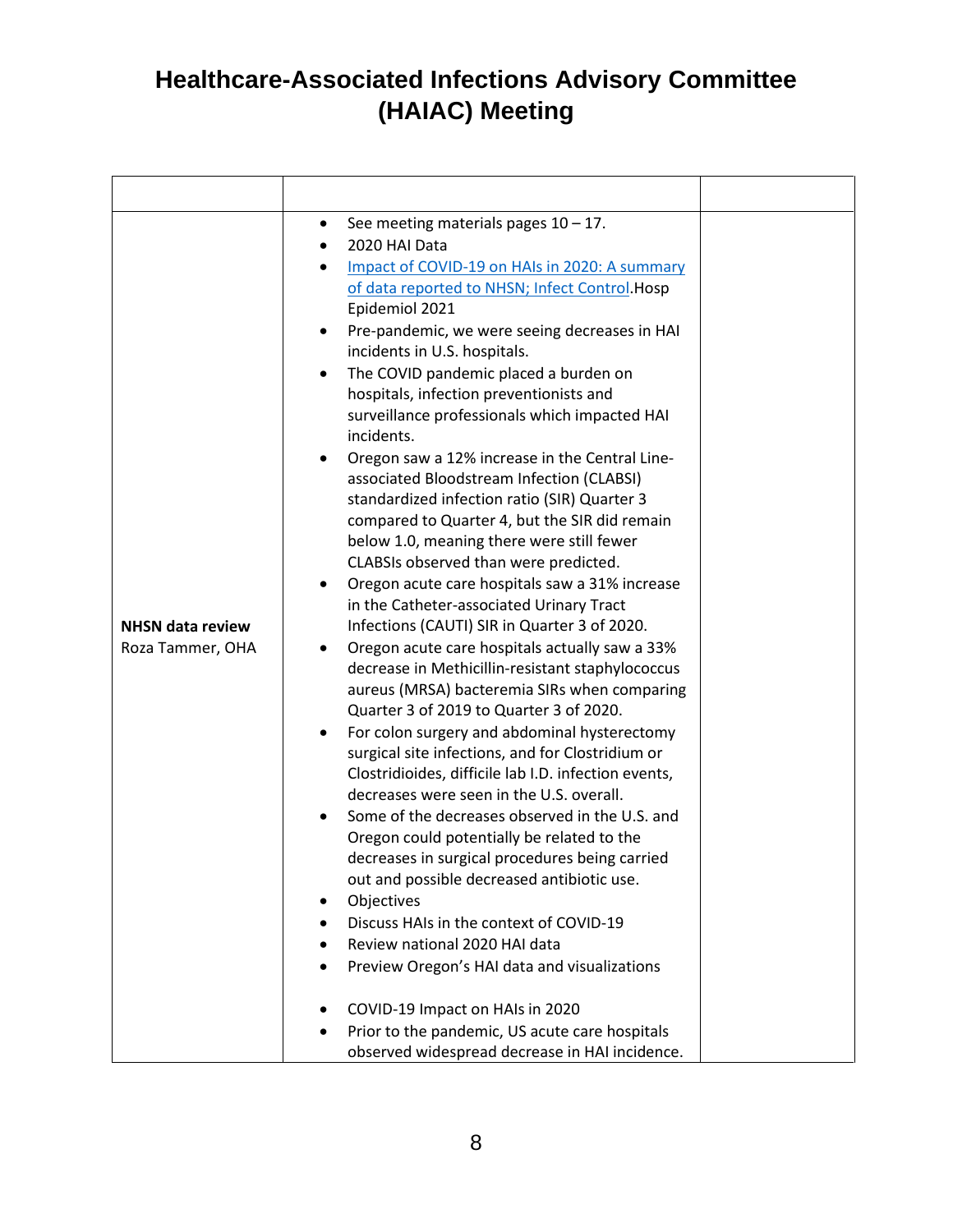| $\bullet$      | In 2020, significant increases in the national SIRs                                 |  |
|----------------|-------------------------------------------------------------------------------------|--|
|                | for CLABSI, CAUTI, Ventilator-associated Event                                      |  |
|                | (VAE), and MRSA bacteremia were observed.                                           |  |
| $\bullet$      | CLABSI had the largest increase.                                                    |  |
| $\bullet$      | Refresher on the SIR:                                                               |  |
|                | The SIR is the summary measure used to track                                        |  |
|                | HAIs at the national and state level. $SIR = #$                                     |  |
|                | observed infections / # predicted infections.                                       |  |
| $\bullet$      | SIR > 1.0: more HAIs observed than predicted                                        |  |
| $\bullet$      | SIR < 1.0: fewer HAIs observed than predicted                                       |  |
| $\bullet$      | $SIR = 1.0$ : # HAIs observed same as # predicted                                   |  |
| $\bullet$      | NOTE: If the # predicted infections <1.0, an SIR                                    |  |
|                | will not be calculated                                                              |  |
| ٠              | COVID-19 Impact on HAIs in 2020:                                                    |  |
| $\bullet$      | <b>CLABSI variations across states.</b>                                             |  |
| ٠              | Oregon acute care hospitals saw increases in                                        |  |
|                | CLABSI SIR compared to 2019 but SIR remained <                                      |  |
|                | 1.0.                                                                                |  |
|                | <b>CAUTI variations across states</b>                                               |  |
|                | Oregon acute care hospitals saw increases in                                        |  |
|                | CAUTI SIR compared to 2019 but SIR remained <                                       |  |
|                | 1.0.                                                                                |  |
| $\bullet$      | MRSA bacteremia variations across states                                            |  |
| $\bullet$      | Oregon acute care hospitals saw decreases in                                        |  |
|                | MRSA bacteremia.                                                                    |  |
| ٠              | SIR compared to 2019, SIR remained <1.0.                                            |  |
| $\bullet$      | CDC 2020 HAI Progress Report                                                        |  |
| $\bullet$      | Data is available on the Antibiotic Resistance and                                  |  |
|                | Patient Safety Portal.                                                              |  |
| ٠<br>$\bullet$ | Reports can be viewed by geographic location<br>HAI Trends: Device-Associated HAIs. |  |
| $\bullet$      | HAI Trends: Laboratory ID HAIs.                                                     |  |
|                | HAI Trends: Surgical Site Infections.                                               |  |
|                | Surgical Site Infection (SSI) SIRs:                                                 |  |
|                | 2020 HAI Target (0.7) met for HYST procedures.                                      |  |
|                | All 2020 SIRs <1.0.                                                                 |  |
| $\bullet$      | <b>HAI Dashboard</b>                                                                |  |
| ٠              | Currently working on developing an interactive                                      |  |
|                | tableau dashboard to display HAI data for                                           |  |
|                | Oregon hospitals.                                                                   |  |
|                | Expected to:                                                                        |  |
|                | Display statewide trends from 2016 - 2020.                                          |  |
|                | Allow data to be filtered to the facility-level.                                    |  |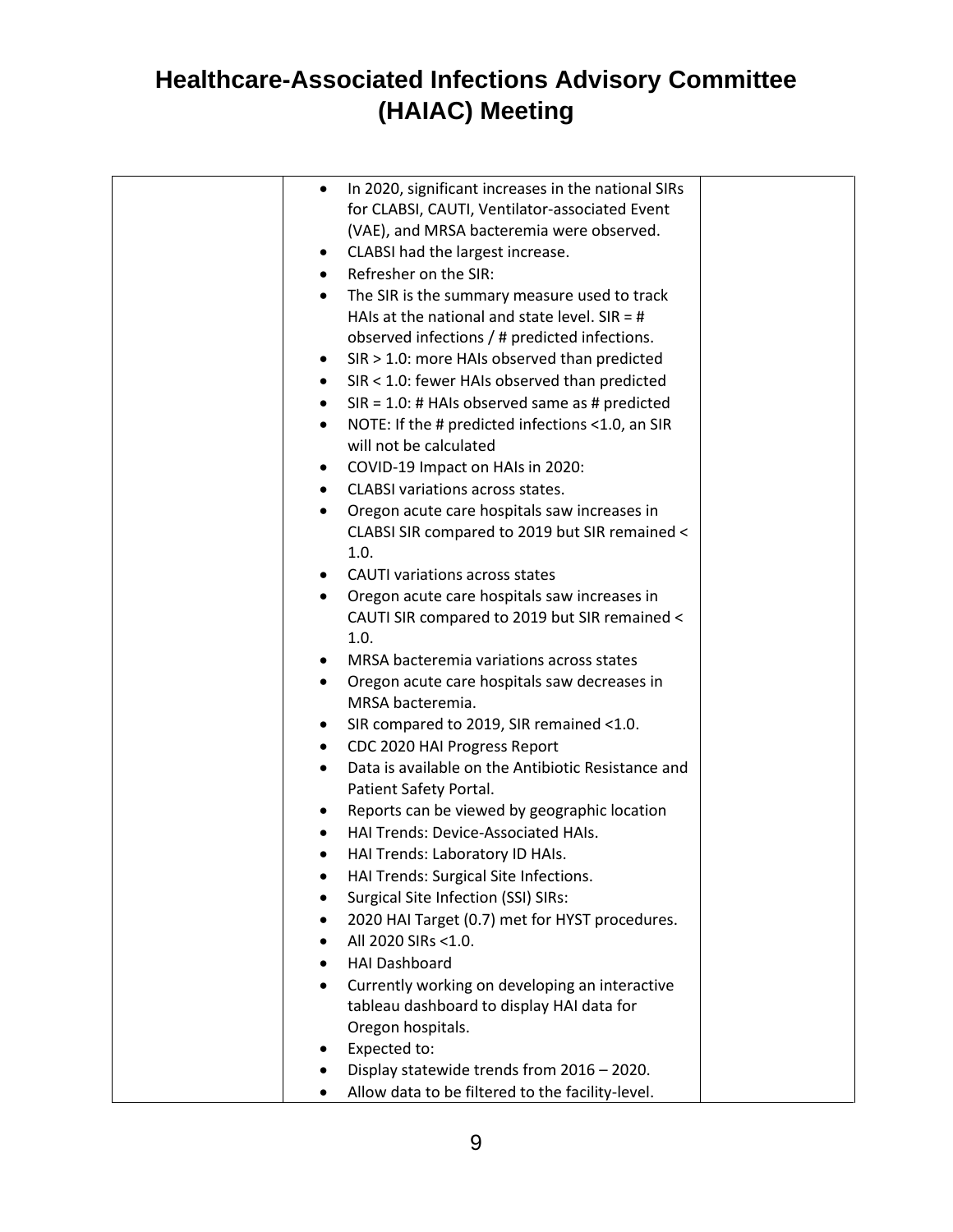| Serve as a master dashboard where subsequent<br>years of data will be added.                                                                                                                                                                                                                                                                                                                                                                     |  |
|--------------------------------------------------------------------------------------------------------------------------------------------------------------------------------------------------------------------------------------------------------------------------------------------------------------------------------------------------------------------------------------------------------------------------------------------------|--|
| Discussion                                                                                                                                                                                                                                                                                                                                                                                                                                       |  |
| Dennis Drapiza: How was your reporting and<br>surveillance impacted by COVID?<br>Trista Berry: When we have incidents is being<br>$\bullet$<br>able to follow up with action plans from<br>managers and frontline and colleagues. Our<br>infection preventionists were pulled into other<br>areas to join the labor pool and help with<br>screening, we still tried to prioritize our<br>surveillance.<br>Yoojin Kim: We are fortunate to have 5 |  |
| experienced IPs with CIC certification so we<br>didn't have any impact on surveillance. We did<br>notice laminectomy (LAM) is no longer OHA<br>mandated we are continuing to perform LAM<br>surveillance. Are other hospitals continuing to do<br>LAM surveillance?<br>Dennis Drapiza: At Kaiser we are continuing<br>because we've got an increase in our final<br>inspection.                                                                  |  |
| Karen Brooks: We haven't had problems with<br>reporting to NHSN but I can say that there was a<br>change in length of stay for patients and that<br>increased their risk for getting a CLABSI or CAUTI<br>because devises remained in longer.                                                                                                                                                                                                    |  |
| Dennis Drapiza: We saw some of the same with<br>٠<br>extended length of stay with several of our<br>COVID patients in prone position and saw an<br>increase in CAUTI.                                                                                                                                                                                                                                                                            |  |
| We came up with a COVID-CAUTI bundle trying<br>to reinforce what to do when the patient does<br>have a COVID diagnosis who has to be in that<br>prone position.                                                                                                                                                                                                                                                                                  |  |
| Pamela Cortez: We have been focusing on back<br>٠<br>to basics, particularly our intensive care unit,<br>level areas. There was the ability to lighten up on<br>reporting and have kept up with reporting of all<br>cases.                                                                                                                                                                                                                       |  |
| Roza Tammer: Our program will be funded to do<br>some additional external validation of NHSN<br>data.                                                                                                                                                                                                                                                                                                                                            |  |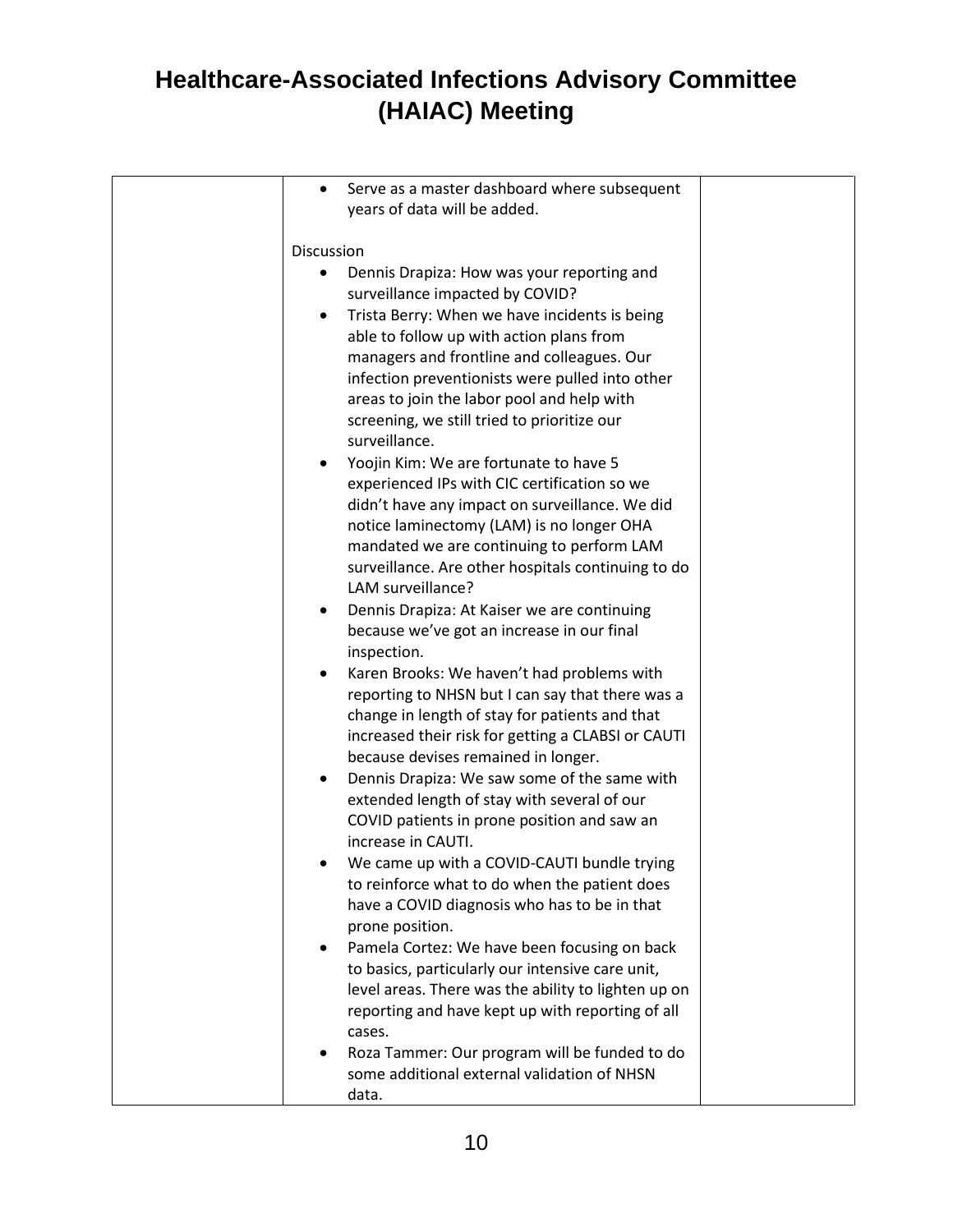|                                                       | External validation is the process of making sure<br>that we're getting all the cases that should fall<br>under surveillance criteria, that we're not<br>classifying cases under those criteria that don't<br>meet the definition, and being classified in a<br>consistent way.<br>Are there one or two measures you are<br>٠<br>interested in for external validation?<br>Jesse Mensik Kennedy: It would be interesting to<br>look at MRSA and opportunistic infections that<br>could be increasing as a result of potential<br>treatments related to COVID.<br>Jessica Hubbard: Some places have had to<br>change location mapping. It is not directly in the<br>case definitions but the changes might influence<br>comparability of data over time. This might<br>influence device-associated infections.<br>Kristin Messinger: I've had to ask for assistance<br>from NHSN on CLABSI versus secondary blood<br>stream infections when dealing with COVID and<br>increased lengths of stay and secondary bacterial<br>infections.<br>Yoojin Kim: I have been interested in how testing<br>$\bullet$<br>for Clostridium difficile is counting for hospital<br>onset and the impact. I know there's variability<br>on how different organizations are testing for<br>Clostridium difficile.<br>For example, Providence does PCR test first and<br>then toxin assay and is not considered a hospital<br>onset Clostridium difficile case and reported.<br>OHSU is reverse, it is toxin assay first and if<br>intermediate we reflux to a PCR test. If that is<br>causative it is reported as hospital onset<br>Clostridium difficile case. |  |
|-------------------------------------------------------|---------------------------------------------------------------------------------------------------------------------------------------------------------------------------------------------------------------------------------------------------------------------------------------------------------------------------------------------------------------------------------------------------------------------------------------------------------------------------------------------------------------------------------------------------------------------------------------------------------------------------------------------------------------------------------------------------------------------------------------------------------------------------------------------------------------------------------------------------------------------------------------------------------------------------------------------------------------------------------------------------------------------------------------------------------------------------------------------------------------------------------------------------------------------------------------------------------------------------------------------------------------------------------------------------------------------------------------------------------------------------------------------------------------------------------------------------------------------------------------------------------------------------------------------------------------------------------------------------------------------------------------------|--|
|                                                       | See meeting materials pages $18 - 24$ .<br>Project Firstline: Key Features                                                                                                                                                                                                                                                                                                                                                                                                                                                                                                                                                                                                                                                                                                                                                                                                                                                                                                                                                                                                                                                                                                                                                                                                                                                                                                                                                                                                                                                                                                                                                                  |  |
| <b>Project Firstline</b><br>updates<br>Judith Guzman- | Core Training to address immediate workforce<br>infection control training needs, delivered via<br>short and accessible training videos.                                                                                                                                                                                                                                                                                                                                                                                                                                                                                                                                                                                                                                                                                                                                                                                                                                                                                                                                                                                                                                                                                                                                                                                                                                                                                                                                                                                                                                                                                                    |  |
| Cottrill, OHA                                         | Practical tools to support everyone working in a<br>$\bullet$<br>healthcare facility as they implement infection<br>control protocols sand procedures                                                                                                                                                                                                                                                                                                                                                                                                                                                                                                                                                                                                                                                                                                                                                                                                                                                                                                                                                                                                                                                                                                                                                                                                                                                                                                                                                                                                                                                                                       |  |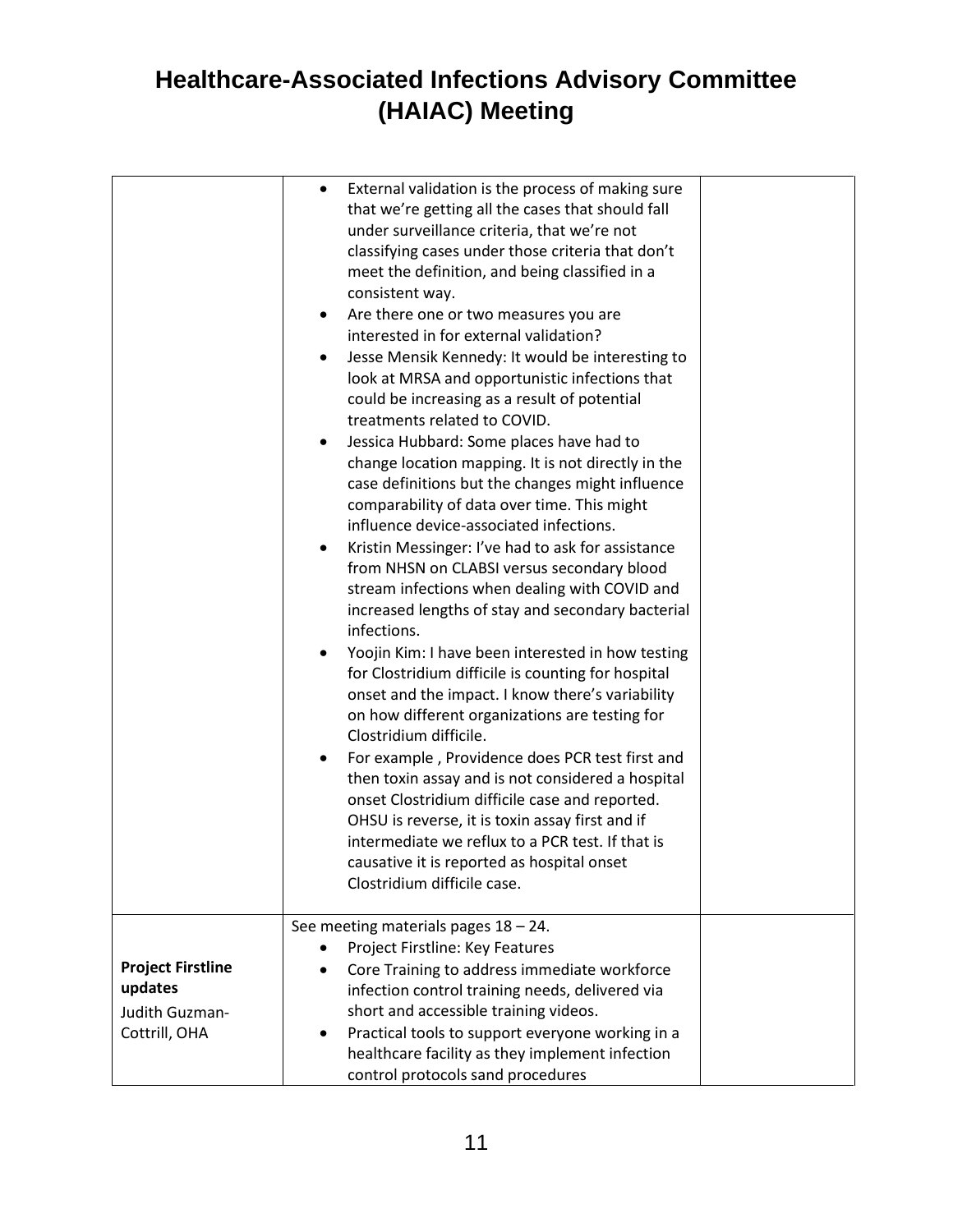| Partner Engagement to share information across<br>$\bullet$<br>all healthcare settings through trusted partners<br>and channels, ensuring that training content and<br>tools are delivered to healthcare workers who<br>need them.<br>Mentorship to connect infection control experts<br>$\bullet$<br>with their local healthcare community so that<br>they may become an ongoing resource<br>Public health technical capacity building to<br>$\bullet$<br>leverage the public health workforce to facilitate<br>knowledge and tool sharing between public<br>health departments and their local clinical<br>communities.<br>Innovation to deepen knowledge to better<br>inform infection control recommendations, and<br>to develop innovative platforms and content to<br>provide infection control training to a diverse<br>range of adult learners. |  |
|---------------------------------------------------------------------------------------------------------------------------------------------------------------------------------------------------------------------------------------------------------------------------------------------------------------------------------------------------------------------------------------------------------------------------------------------------------------------------------------------------------------------------------------------------------------------------------------------------------------------------------------------------------------------------------------------------------------------------------------------------------------------------------------------------------------------------------------------------------|--|
| The Project Firstline will provide practical tools to                                                                                                                                                                                                                                                                                                                                                                                                                                                                                                                                                                                                                                                                                                                                                                                                   |  |
| support everyone working in a health care facility as they                                                                                                                                                                                                                                                                                                                                                                                                                                                                                                                                                                                                                                                                                                                                                                                              |  |
| implement infection control protocols and procedures                                                                                                                                                                                                                                                                                                                                                                                                                                                                                                                                                                                                                                                                                                                                                                                                    |  |
| throughout their workday                                                                                                                                                                                                                                                                                                                                                                                                                                                                                                                                                                                                                                                                                                                                                                                                                                |  |
| Initial steps for Oregon<br>1. Needs assessment survey - closing this Friday                                                                                                                                                                                                                                                                                                                                                                                                                                                                                                                                                                                                                                                                                                                                                                            |  |
| Determine target audiences that want more infection                                                                                                                                                                                                                                                                                                                                                                                                                                                                                                                                                                                                                                                                                                                                                                                                     |  |
| prevention and control (IPC) education.                                                                                                                                                                                                                                                                                                                                                                                                                                                                                                                                                                                                                                                                                                                                                                                                                 |  |
| Determine HCW's most trusted educators.                                                                                                                                                                                                                                                                                                                                                                                                                                                                                                                                                                                                                                                                                                                                                                                                                 |  |
| Determine gaps in knowledge, desired learning methods.<br>Understand what resources these HCW utilize when they<br>have questions related to IPC.                                                                                                                                                                                                                                                                                                                                                                                                                                                                                                                                                                                                                                                                                                       |  |
| 2. Partner with OHA's regional Infection Preventionists                                                                                                                                                                                                                                                                                                                                                                                                                                                                                                                                                                                                                                                                                                                                                                                                 |  |
| (IP), to utilize Project Firstline materials for HCW training                                                                                                                                                                                                                                                                                                                                                                                                                                                                                                                                                                                                                                                                                                                                                                                           |  |
| and education across the state.                                                                                                                                                                                                                                                                                                                                                                                                                                                                                                                                                                                                                                                                                                                                                                                                                         |  |
| Regional IPs have been sharing CDC Project Firstline                                                                                                                                                                                                                                                                                                                                                                                                                                                                                                                                                                                                                                                                                                                                                                                                    |  |
| materials and link to our survey over the past several                                                                                                                                                                                                                                                                                                                                                                                                                                                                                                                                                                                                                                                                                                                                                                                                  |  |
| months.                                                                                                                                                                                                                                                                                                                                                                                                                                                                                                                                                                                                                                                                                                                                                                                                                                                 |  |
| 4,620 responses (as of 12/1/21)<br>$\bullet$<br>350 who identified themselves as other includes a                                                                                                                                                                                                                                                                                                                                                                                                                                                                                                                                                                                                                                                                                                                                                       |  |
| diverse group of people who work in health care                                                                                                                                                                                                                                                                                                                                                                                                                                                                                                                                                                                                                                                                                                                                                                                                         |  |
| including infection preventionists, tattoo artists,                                                                                                                                                                                                                                                                                                                                                                                                                                                                                                                                                                                                                                                                                                                                                                                                     |  |
| radiology techs, pharmacy techs, opticians, front desk                                                                                                                                                                                                                                                                                                                                                                                                                                                                                                                                                                                                                                                                                                                                                                                                  |  |
| staff for clinics and hospital front desk, and phlebotomy.                                                                                                                                                                                                                                                                                                                                                                                                                                                                                                                                                                                                                                                                                                                                                                                              |  |
| 31% work in acute care hospitals with a mix of other<br>outpatient facilities, 14% work in other types of facilities,                                                                                                                                                                                                                                                                                                                                                                                                                                                                                                                                                                                                                                                                                                                                   |  |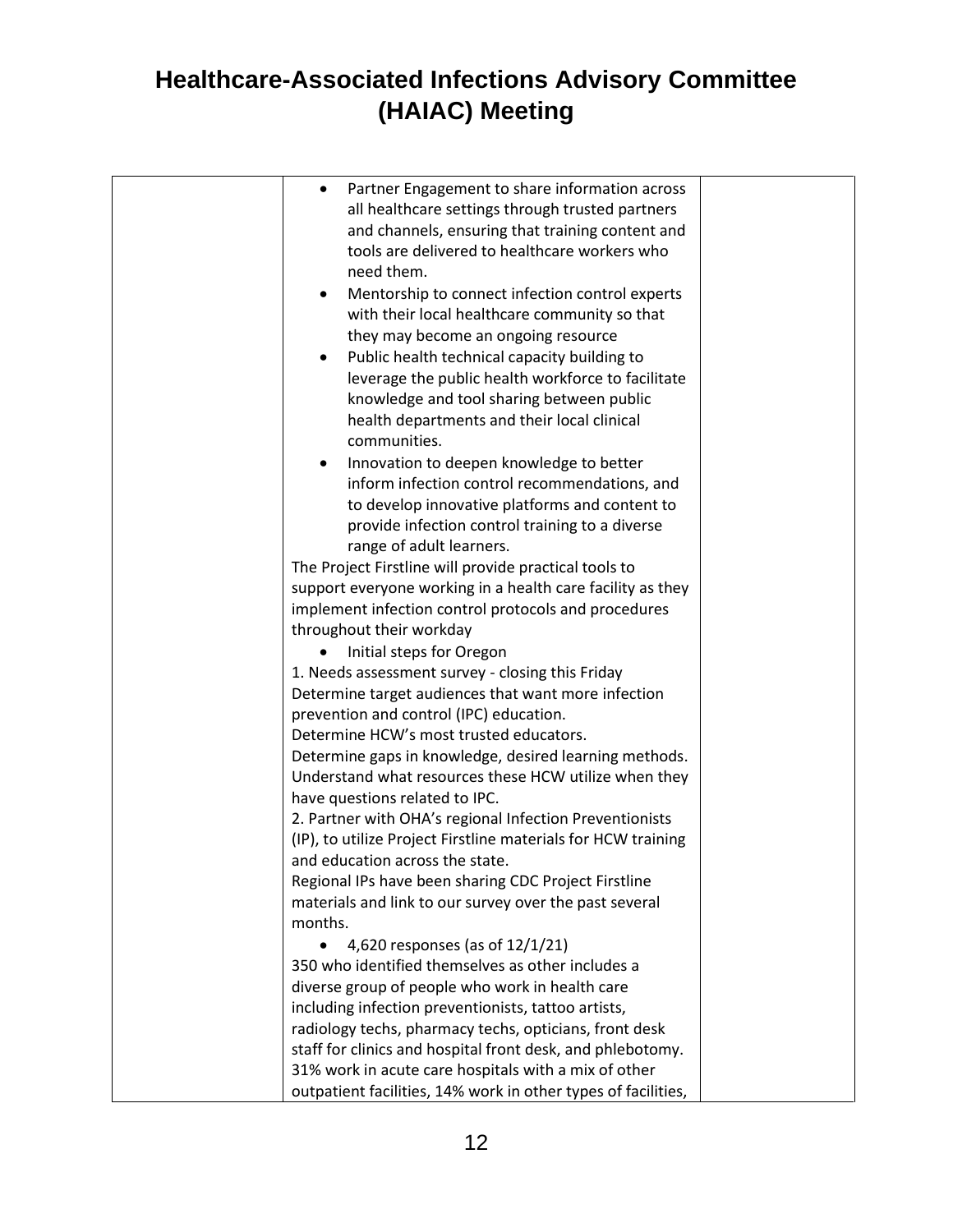| about 10% work in long-term pharmacies, home health,                   |  |
|------------------------------------------------------------------------|--|
| and critical access hospitals.                                         |  |
| Examples of topics covered in Learning Needs                           |  |
| Assessment survey                                                      |  |
| Preferred language for learning, preferred learning                    |  |
| settings (alone, groups, self-paced, etc.), preferred types            |  |
| of trainings (Facebook or Instagram Live, Youtube,                     |  |
| Webinars, podcasts), preferred devices (laptop,                        |  |
| smartphone, tablets), preferred materials (pocket cards,               |  |
| posters, emails, "office hours", webinars), baseline                   |  |
| knowledge/understanding of many IPC topics, trusted                    |  |
| sources for IPC information.                                           |  |
| Project Firstline - Moving Forward                                     |  |
| Survey will close December 10, 2021.                                   |  |
| Data analysis will begin next week.                                    |  |
| Once we have a better understanding of WHO needs                       |  |
| infection prevention education, and how best to provide                |  |
| education, we can:                                                     |  |
| Increase awareness about where to find reliable                        |  |
| resources.                                                             |  |
| Provide education in various formats (short videos,                    |  |
| printed material, social media?).                                      |  |
| Work with frontline HCW to confirm that these                          |  |
| educational tools are useful.                                          |  |
| Share feedback and education gaps with CDC (and other                  |  |
| state Project Firstline teams), and strategize ways to                 |  |
| mitigate knowledge gaps.                                               |  |
| Full survey results will be shared at the next HAIAC                   |  |
| meeting.                                                               |  |
| HAIAC: Your ideas welcome!                                             |  |
| Partnership with organizations, associations, healthcare               |  |
| systems.                                                               |  |
| Presentations at upcoming conferences or meetings                      |  |
| $(2022 - 2023).$                                                       |  |
| Experts in educational/instructional design.                           |  |
| How do we make educational material interesting and                    |  |
| engaging?                                                              |  |
| Helping to determine communities experiencing health                   |  |
| disparities.                                                           |  |
| Connections at community colleges who teach Allied<br>Health students. |  |
|                                                                        |  |
| Continuing education credits (e.g., CME, CNE, CHES)                    |  |
| Discussion                                                             |  |